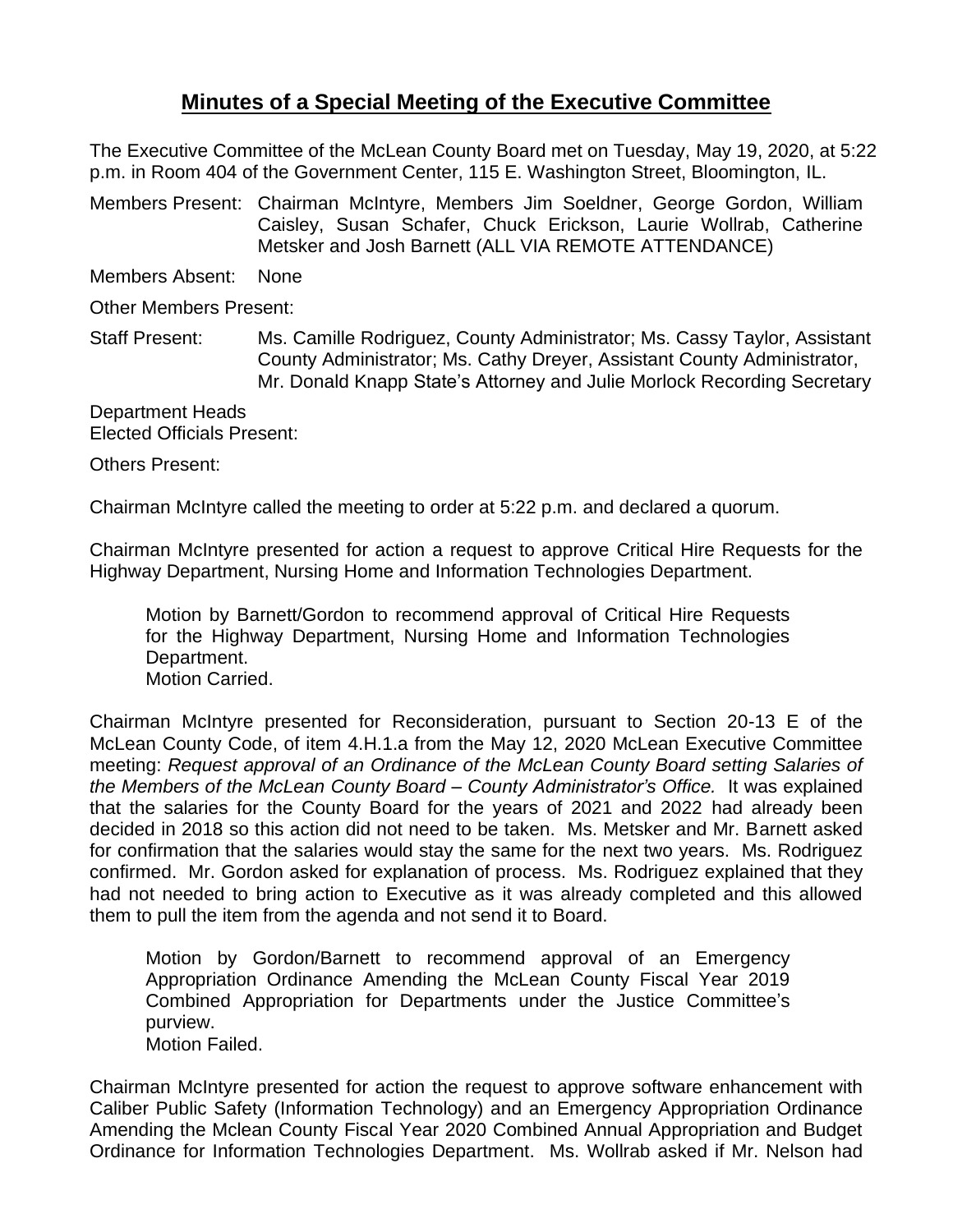Executive Committee – Special Meeting May 19, 2020 Page 2

been able to gather more information. Mr. Nelson indicated that he had talked with two individuals from the FBI and had been told that they would not be postponing the date that this would be required.

Motion by Metsker/Schafer to recommend approval of software enhancement with Caliber Public Safety (Information Technology) and an Emergency Appropriation Ordinance Amending the Mclean County Fiscal Year 2020 Combined Annual Appropriation and Budget Ordinance for Information Technologies Department. Motion Carried.

Chairman McIntyre presented for action an Intergovernmental Agreement with the Illinois Department of Healthcare and Family Services for the State's Attorney Office.

Motion by Wollrab/Caisley to recommend approval of an Intergovernmental Agreement with the Illinois Department of Healthcare and Family Services for the State's Attorney Office. Motion Carried.

Chairman McIntyre presented for action an Intergovernmental Agreement with the Illinois Department of Healthcare and Family Services for the Circuit Clerk's Office.

Motion by Gordon/Caisley to recommend approval of an Intergovernmental Agreement with the Illinois Department of Healthcare and Family Services for the Circuit Clerk's Office. Motion Carried.

Chairman McIntyre presented for action a request for McLean County to participate in the Downstate Business Stabilization Program.

Motion by Gordon/Wollrab to recommend that McLean County participate in the Downstate Business Stabilization Program. Motion Carried.

Chairman McIntyre presented for action a request to approve a letter to the federal Health and Human Services and State of Illinois Department of Public Health requesting that the pilot community-based testing site remain open.

Motion by Barnett/Wollrab to recommend approval of a letter to the federal Health and Human Services and State of Illinois Department of Public Health requesting that the pilot community-based testing site remain open. Motion Carried.

Chairman McIntyre presented for action approval of a Resolution of the Mclean County Board Continuing the Declaration of an Emergency Pursuant to Section 11 of the Illinois Emergency Management Agency Act.